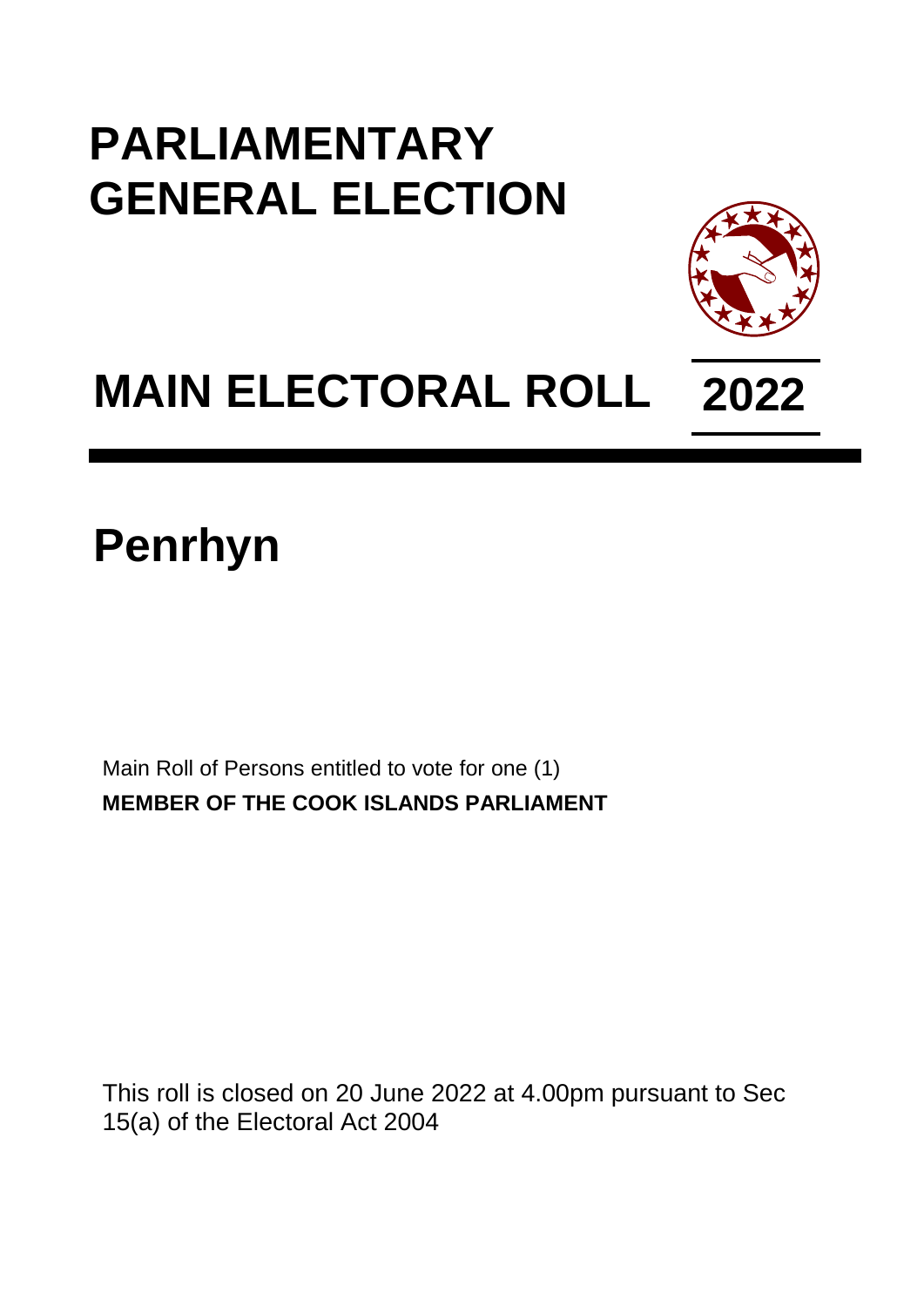

Form 2 Sec.16(1)

| Page<br>1<br>Line | Name in Full, Residence, Occupation                       |
|-------------------|-----------------------------------------------------------|
| 1                 | AKATAPURIA Anarei Jane, Omoka, Domestic Duties            |
| 2                 | AKATAPURIA Mahutamaru, Omoka, Labourer-TIG Infrastructure |
| 3                 | AKATAPURIA Manata, Omoka, Pensioner                       |
| 4                 | AKATAPURIA Matara, Tetautua, TIG Labourer Climate Change  |
| 5                 | AKATAPURIA Ruta, Omoka, Domestic Duties                   |
| 6                 | AKATAPURIA Sila, Omoka, Domestic Duties                   |
| 7                 | AKATAPURIA Teeni Takake, Tetautua, Pensioner              |
| 8                 | AKATAPURIA Tehitirere, Tetautua, Housewife                |
| 9                 | AKATAPURIA Urungakura, Tetautua, Domestic Duties          |
| 10                | ANDREW Pangeaitu Terence, Omoka, Police Officer           |
| 11                | ANDREW Tematangi Tautaitini, Omoka, Unemployed            |
| 12                | ANDREW Tutavake, Omoka, Labourer-TIG Economic             |
| 13                | ANTONIA Rosaline, Tetautua, Student                       |
| 14                | BEN Lana Mata, Omoka, Craft work                          |
| 15                | BEN Rangiakatu, Omoka, Police Officer                     |
| 16                | BEN Teinakore, Omoka, Unemployed                          |
| 17                | BENEDITO Tekakara Walter, Omoka, Pensioner                |
| 18                | BIGGS Raewyn Maria, Tetautua, Self Employed               |
| 19                | BILL Hanapo Penikira, Omoka, Office Secretary             |
| 20                | FAIRA Ationa Elizabeth, Tetautua, Agriculture Officer TIG |
| 21                | FORD Mark, Omoka, Director                                |
| 22                | FORD Nancy Naeaveokura, Omoka, Domestic Duties            |
| 23                | FORD Tehuna Geoffrey, Tetautua, Steel Fixer               |
| 24                | FORD Tepou, Omoka, Women's Development Officer            |

FORD Teupoo, Omoka, TIG - Energy Clerk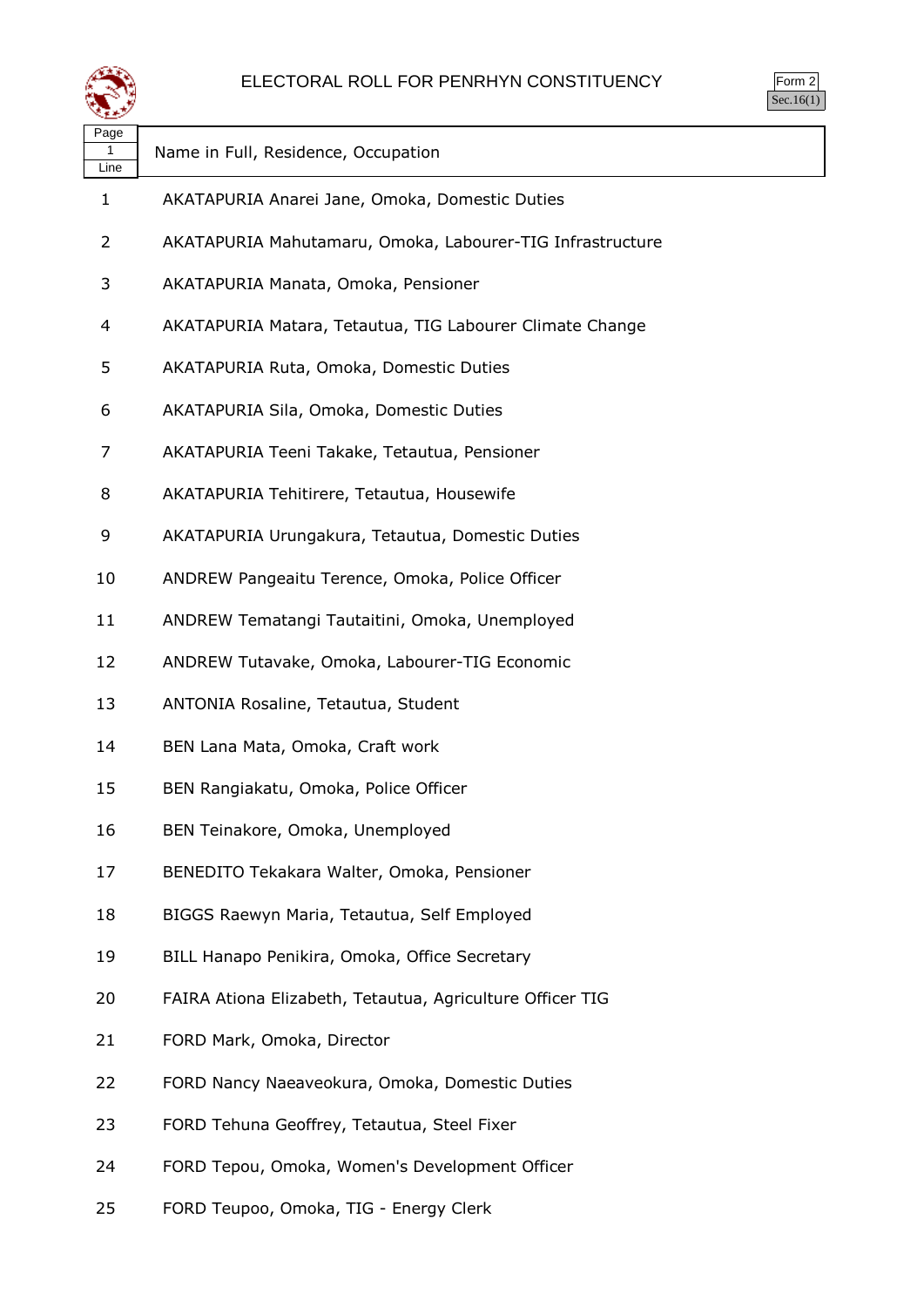

Form 2 Sec.16(1)

| Page<br>2<br>Line | Name in Full, Residence, Occupation                    |
|-------------------|--------------------------------------------------------|
| 1                 | FORD Tini, Omoka, Pensioner                            |
| 2                 | FORD Tini Jnr, Omoka, Labourer-TIG Infrastructure      |
| 3                 | GEORGE Ngereteina O Cielita, Omoka, Unemployed         |
| 4                 | GIFFORD Mama Paura, Tetautua, Domestic Duties          |
| 5                 | GIFFORD Maretu, Tetautua, Labourer TIG                 |
| 6                 | GIFFORD Takahiara, Tetautua, Government Representative |
| 7                 | HERETAMA Ngatokorima, Omoka, Unemployed                |
| 8                 | ISAAKA Abba, Omoka, Womens Assistant-TIG Economic      |
| 9                 | ISAAKA Pakaiere, Omoka, Dental Therapist               |
| 10                | IVIRANGI Gabeliera Christopher, Omoka, Unemployed      |
| 11                | IVIRANGI Saunoa, Omoka, Teacher                        |
| 12                | IVIRANGI Tauakamoe Teanau, Omoka, Unemployed           |
| 13                | JOE Paukore, Tetautua, Housewife                       |
| 14                | JOHN Willie Saia Oku Papa, Omoka, Builder              |
| 15                | JOHN VANO Puna, Omoka, Executive Officer               |
| 16                | JOSEPH Natt, Tetautua, Asst. Builder TIG               |
| 17                | JOSEPH Ngavaka, Omoka, Domestic Duties                 |
| 18                | JOSEPH Samatua, Omoka, Unemployed                      |
| 19                | JOSEPH Samatua, Omoka, Unemployed                      |
| 20                | JOSEPH Tere Vainetini, Omoka, Unemployed               |
| 21                | JOSEPH Vote, Omoka, Housewife                          |
| 22                | JOSEPH TAIA Takurangi, Omoka, Executive Officer        |
| 23                | KIRIKAVA Helen Lina, Omoka, CIDB Agent                 |
| 24                | LATHAM Manongi, Omoka, Vodafone Officer                |
|                   |                                                        |

MAMIA Akamauhua Reremata, Tetautua, Teacher Aide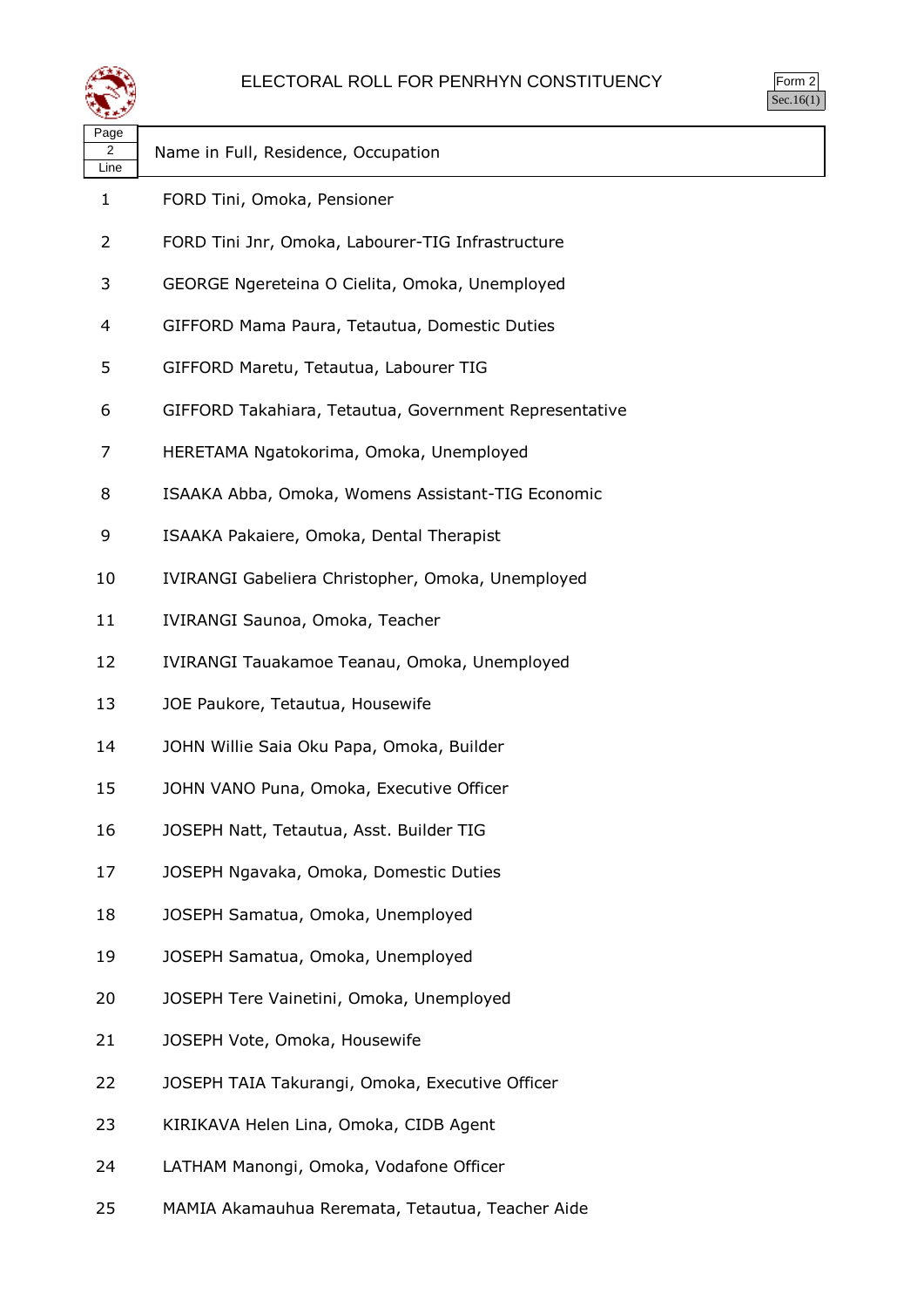

|  | n.<br>rr<br>٠ |  |
|--|---------------|--|
|  |               |  |

| Page<br>3<br>Line | Name in Full, Residence, Occupation                       |
|-------------------|-----------------------------------------------------------|
| $\mathbf{1}$      | MAMIA Petero, Omoka, Labourer-TIG Economic                |
| 2                 | MAMIA Tulia Tepou, Tetautua, Agriculture Officer          |
| 3                 | MARETAPU Alex Katimau, Omoka, Pensioner                   |
| 4                 | MARETAPU David Aiho, Omoka, Infirm                        |
| 5                 | MARETAPU Tererua, Omoka, Baker                            |
| 6                 | MARETU Loui, Omoka, Government Representative             |
| 7                 | MARETU Tuarau Iotua, Omoka, Plumber                       |
| 8                 | MARSTERS Andrew, Omoka, Unemployed                        |
| 9                 | MARSTERS Jacob Vaimalu Jackson, Omoka, Unemployed         |
| 10                | MARSTERS Metuakore, Omoka, Unemployed                     |
| 11                | MARSTERS Ngatokoa, Omoka, Energy Operator                 |
| 12                | MARSTERS Noo Mataora, Omoka, Marine Technician            |
| 13                | MARSTERS Papanui, Tetautua, Unemployed                    |
| 14                | MARSTERS Richard Anania Bill, Omoka, Unemployed           |
| 15                | MARSTERS Saitu, Tetautua, Island Councillor               |
| 16                | MARSTERS Suihua, Omoka, Energy Manager-TIG Infrastructure |
| 17                | MARSTERS Tuakana Poaru, Omoka, Labourer-TIG Economic      |
| 18                | MARSTERS Tuku, Omoka, Public Health Inspector             |
| 19                | MARSTERS Tuteru, Omoka, Domestic Duties                   |
| 20                | MATARA Aeata Matara, Omoka, Home Duties                   |
| 21                | MATARA Hatiara Manuare, Omoka, Student                    |
| 22                | MATARA Manuare Konini, Omoka, CIDB Agent                  |
| 23                | MATARA Tahiri Rava, Omoka, Labourer-TIG Infrastructure    |
| 24                | MOERANGI Kataraina, Omoka, Domestic Duties                |

NAPA Tereapii Rasmussen, Omoka, School Principal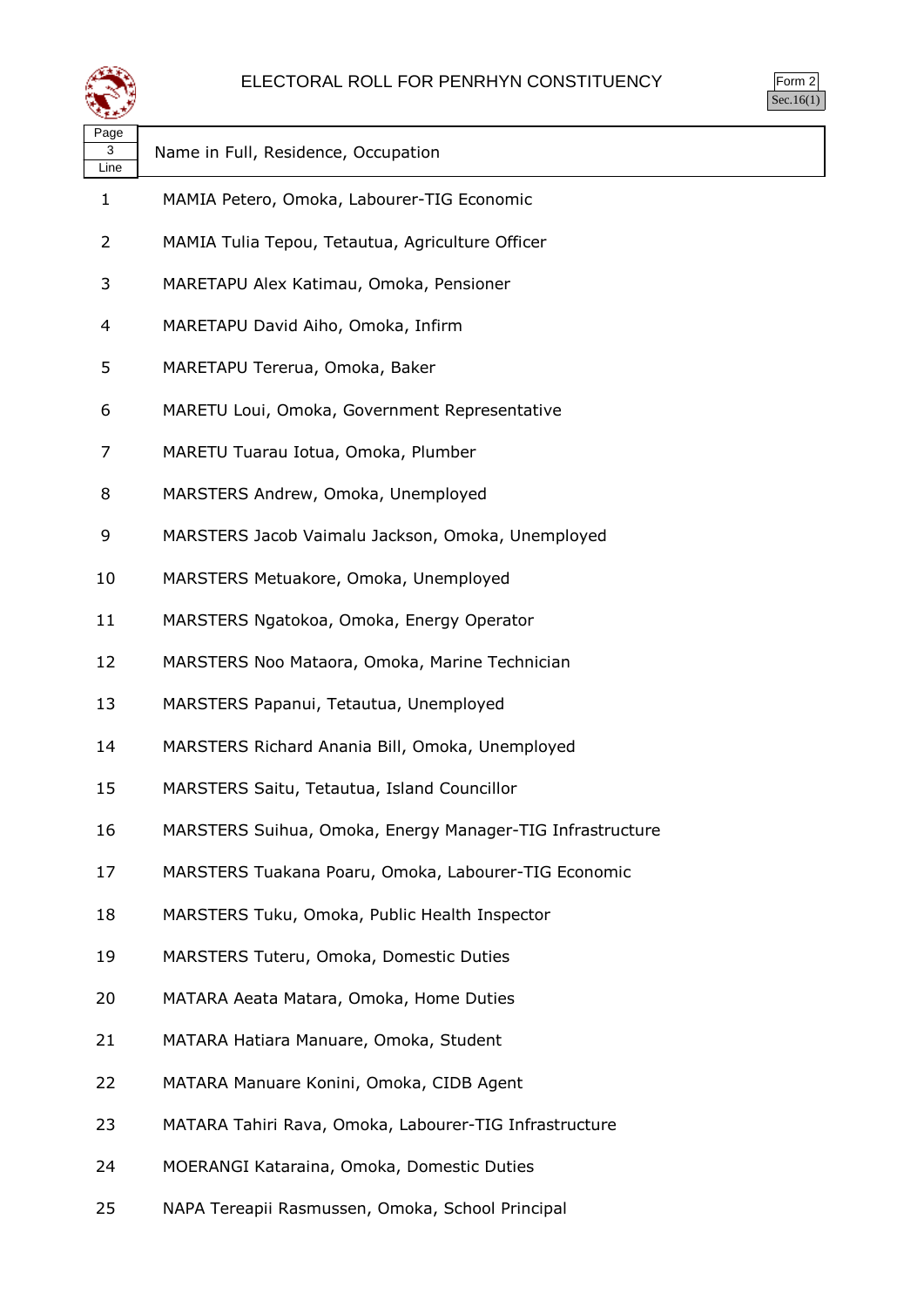

| ≍±≠∠              |                                                         |
|-------------------|---------------------------------------------------------|
| Page<br>4<br>Line | Name in Full, Residence, Occupation                     |
| 1                 | NIKAU Dick, Tetautua, Laborer-TIG Economic              |
| 2                 | NIKAU Tepuakura, Tetautua, Domestic Duties              |
| 3                 | NIUKORE Matoha, Omoka, Fisherman                        |
| 4                 | NIUKORE Tauivananga, Omoka, TIG - Chief Mechanic        |
| 5                 | NIUKORE Victor, Omoka, TIG - Building Officer           |
| 6                 | PEAU Ben Kirikava, Omoka, Pensioner                     |
| 7                 | PEAU Jemima, Omoka, Weaver-Rito                         |
| 8                 | PUNA VANO Takaia, Omoka, Student                        |
| 9                 | RASMUSSEN Tungane, Tetautua, Retired                    |
| 10                | RASMUSSEN Wilkie Olaf Patua, Tetautua, Pensioner        |
| 11                | RIKINI Composer, Tetautua, Self Employed                |
| 12                | RONGO Harry Browne, Omoka, Minister of Religion - CICC  |
| 13                | RONGO Miri, Omoka, Orometua Vaine                       |
| 14                | RONGO Papa Teaku, Omoka, Labourer-TIG Infrastructure    |
| 15                | SILINGA Warland, Tetautua, Labourer-TIG Infrastructure  |
| 16                | SOLO Matasa, Tetautua, Teacher Aide                     |
| 17                | SONNY Napa, Omoka, Teacher                              |
| 18                | TAIA Ahsin Rasmussen, Tetautua, School Maintenance      |
| 19                | TAIA Marion Uturi Mimi, Omoka, Internal Affairs Officer |
| 20                | TAIA Rangitava, Omoka, Unemployed                       |
| 21                | TAIA Small, Tetautua, Labourer-TIG Infrastructure       |
| 22                | TAIA Taia, Tetautua, Labourer-TIG Infrastructure        |
| 23                | TAIME Hina Matariki, Omoka, Registered Staff Nurse      |
| 24                | TAIME Iobu Saupeva, Omoka, Labourer-TIG Economic        |

TAIME Mereani, Omoka, Housewife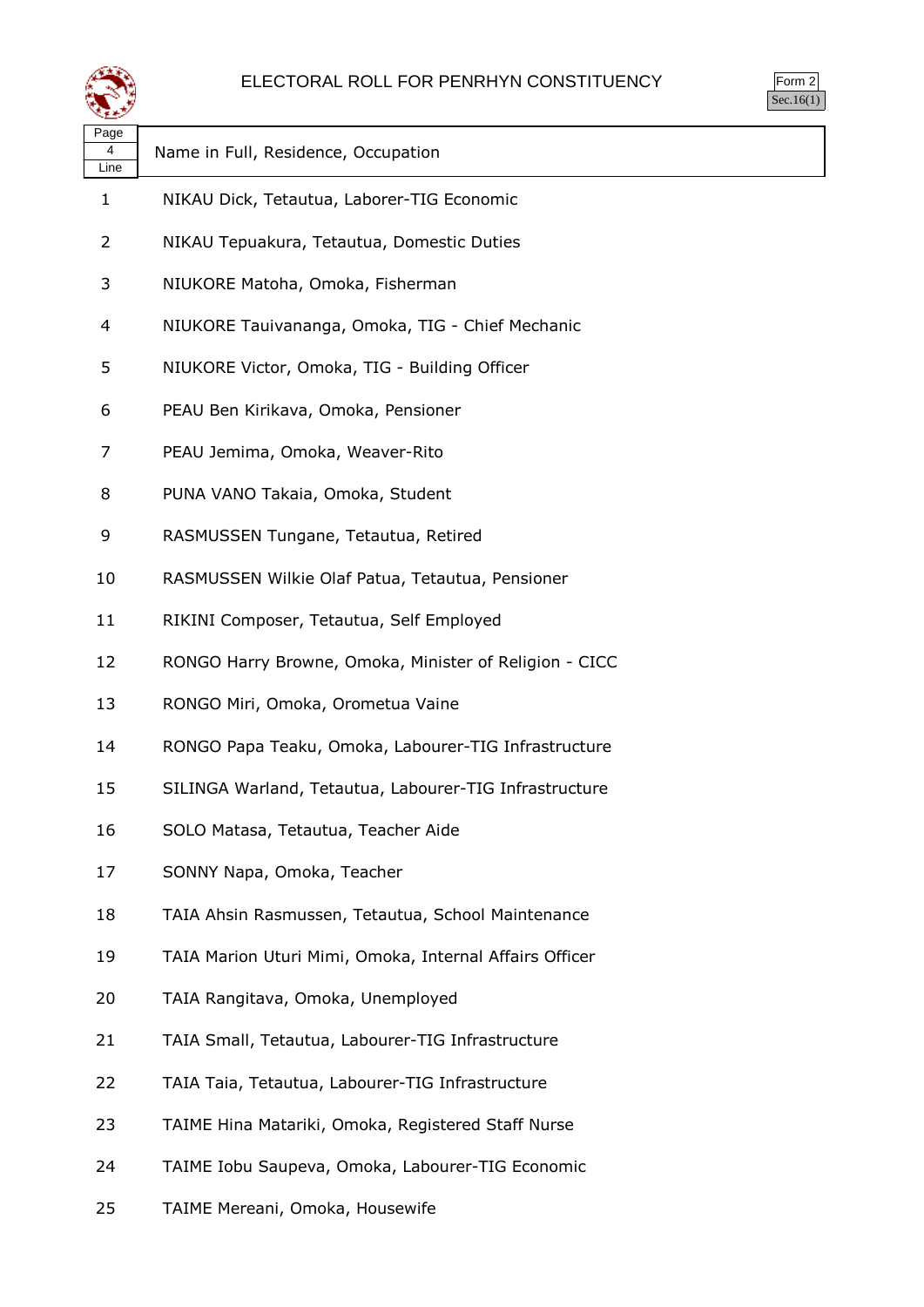

| orm<br>╯ |
|----------|
| ۰ ا      |

| ∼≃                |                                                                     |
|-------------------|---------------------------------------------------------------------|
| Page<br>5<br>Line | Name in Full, Residence, Occupation                                 |
| 1                 | TAIME Paerau Tepuka, Omoka, Unemployed                              |
| 2                 | TAIME Ru, Omoka, Labourer-TIG Economic                              |
| 3                 | TAIME Thomas Koherima, Omoka, Fisherman                             |
| 4                 | TAIME TOMMY Masitia, Omoka, Teacher                                 |
| 5                 | TAKAI RASMUSSEN Moehaono Koringo, Tetautua, Teacher-Tetautua School |
| 6                 | TAOM Aneti, Tetautua, Minister of Religion - CICC                   |
| 7                 | TAPAITAU Rakoroa, Tetautua, Labourer-TIG Infrastructure             |
| 8                 | TAPAITAU Tamu Teuhi Faira, Tetautua, Finance Officer                |
| 9                 | TAPU Leida, Omoka, Domestic Duties                                  |
| 10                | TAPU Soromona, Omoka, TIG - Operator Officer                        |
| 11                | TAPU Tereapii Tirirai, Omoka, Domestic Duties                       |
| 12                | TATI Christian Hiro, Omoka, Unemployed                              |
| 13                | TATI Mata, Omoka, Unemployed                                        |
| 14                | TATI Tikura, Omoka, Labourer-TIG Infrastructure                     |
| 15                | TEAURERE Haumata, Omoka, Unemployed                                 |
| 16                | TEAURERE Lagi Skye Zelda, Tetautua, Orometua Vaine                  |
| 17                | TEAURERE Rev. Sinaloa, Tetautua, Minister of Religion               |
| 18                | TEIKA Rose Lily Martha, Tetautua, Admin Clerk - TIG                 |
| 19                | TEKENA Jemima, Omoka, Pensioner                                     |
| 20                | TEKENA Tepangoa Ngatungane, Omoka, Self Employed                    |
| 21                | TONITARA David Ra, Omoka, Field Officer                             |
| 22                | TONITARA Hauroa Arii Hina, Omoka, Unemployed                        |
| 23                | TONITARA Tinonui Sakirere, Omoka, Domestic Duties                   |
| 24                | TUAINE Turoa, Omoka, Labourer-TIG Infrastructure                    |
| 25                | TURAMA Kanea Masilina Tinonui, Omoka, Clerk-Energy                  |